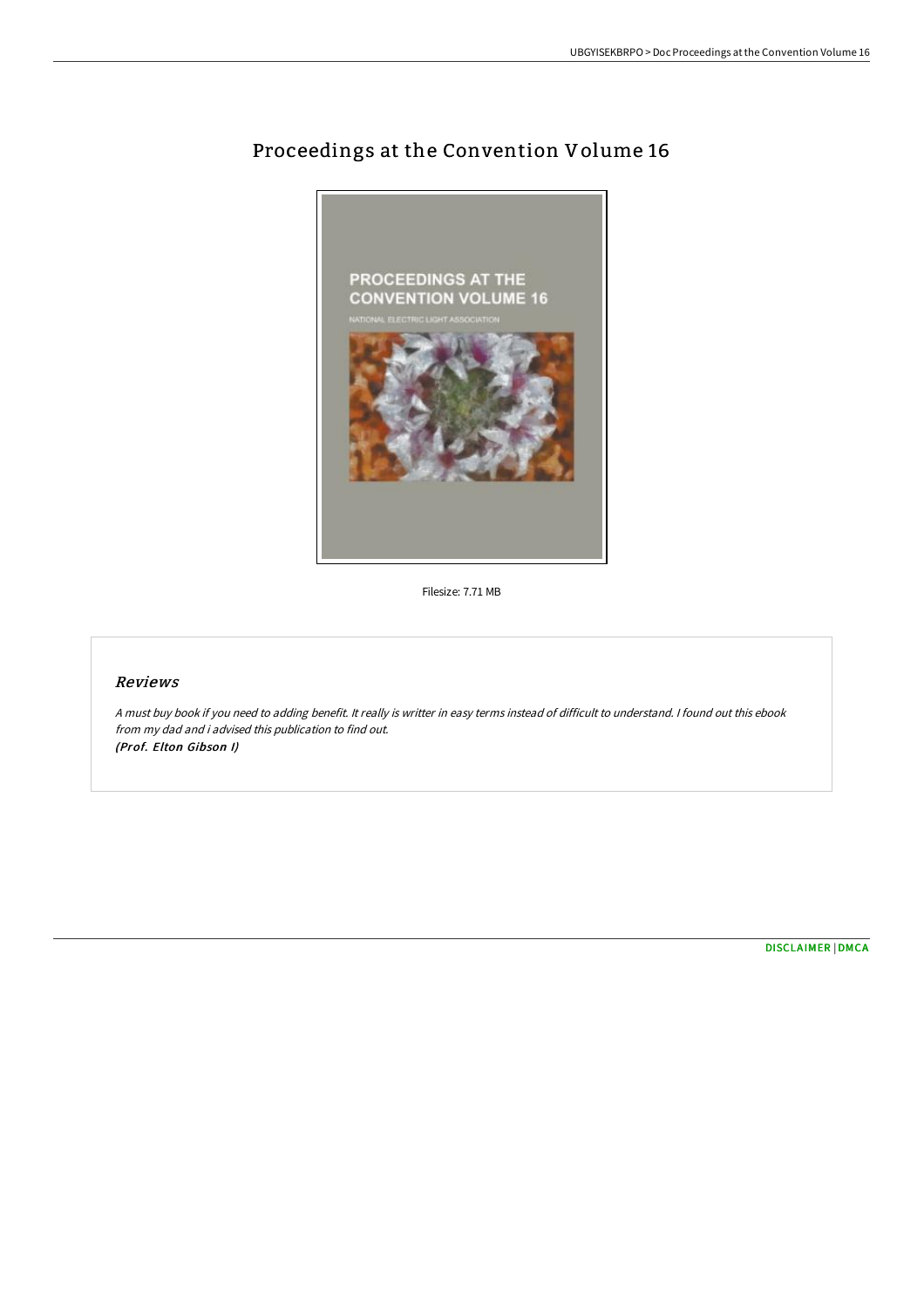### PROCEEDINGS AT THE CONVENTION VOLUME 16



To download Proceedings at the Convention Volume 16 eBook, make sure you refer to the web link listed below and download the file or gain access to additional information which are highly relevant to PROCEEDINGS AT THE CONVENTION VOLUME 16 book.

Rarebooksclub.com, United States, 2013. Paperback. Book Condition: New. 246 x 189 mm. Language: English . Brand New Book \*\*\*\*\* Print on Demand \*\*\*\*\*.This historic book may have numerous typos and missing text. Purchasers can usually download a free scanned copy of the original book (without typos) from the publisher. Not indexed. Not illustrated. 1897 edition. Excerpt: .to the revolutions per second as a basis of comparison of dynamos without perceiving its true significance, and have called this ratio the mass factor. The fact seems to have been overlooked that the ratio of the induced volts to the revolutions per second is a constant, so long as the useful. lines per pole remain unaltered, being, in fact, what we have termed the induction factor. While the force factor and the so-called mass factor are one and the same thing, the latter is expressed in a way involving the idea of power and, consequently, of speed, while the former indicates the real nature of this ratio, showing that it is quite independent of speed, and, therefore, not a power unit at all, much less a mass unit, but a force unit. and the resistance of the motor 0.05 ohm; inserting these values in the equation, we find the induction factor to be 4.45, and the running current 130 amperes; the force factor is therefore 578 dynes. If p=i, and A = 200, there must be 2.22x10s lines per pole. Since the pull at the rim of the rope drum is 3,400 pounds, when running at 200 feet per second, this motor would develop about twenty horse-power; and if the elevator had to act always at this speed, it would be sufficient to describe the motor as a twenty-horsepower motor; but this would give no information as to the ability of the motor...

B Read [Proceedings](http://bookera.tech/proceedings-at-the-convention-volume-16-paperbac.html) at the Convention Volume 16 Online  $\mathop{\boxplus}$ Download PDF [Proceedings](http://bookera.tech/proceedings-at-the-convention-volume-16-paperbac.html) at the Convention Volume 16